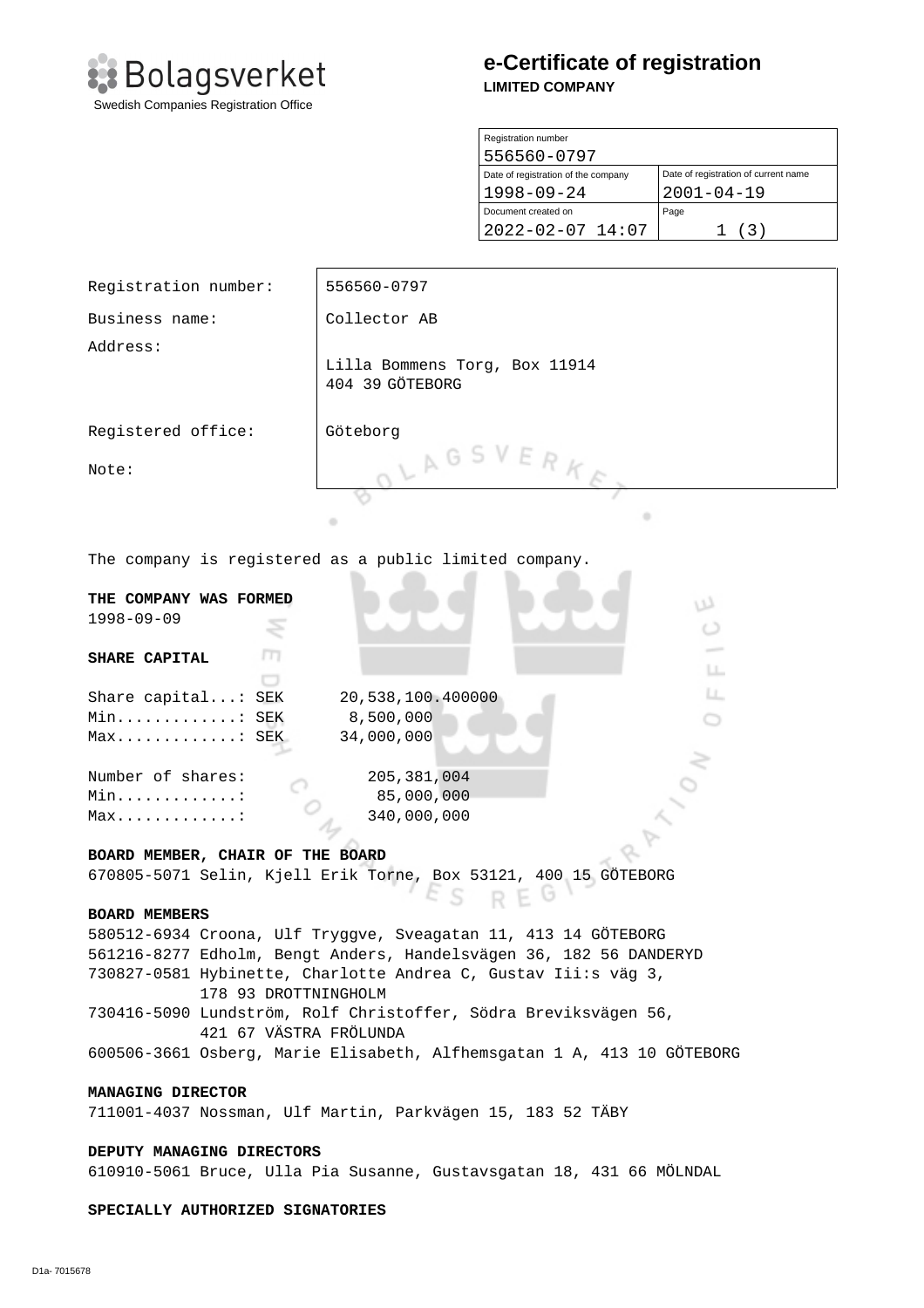

### **e-Certificate of registration LIMITED COMPANY**

| Registration number                 |                                      |  |
|-------------------------------------|--------------------------------------|--|
| 556560-0797                         |                                      |  |
| Date of registration of the company | Date of registration of current name |  |
| $1998 - 09 - 24$                    | $2001 - 04 - 19$                     |  |
| Document created on                 | Page                                 |  |
| $2022 - 02 - 07$ 14:07              | (3)<br>2.                            |  |

٠

w  $\circ$ 

> LL. LL. Ö

850222-4606 Eriksson, Josefin Anna Helena, Älgvägen 3, 311 41 FALKENBERG 680220-5507 Johannesson, Birgitta Ann-Charlotte, Citrongatan 22, 426 54 VÄSTRA FRÖLUNDA 781003-6298 Olsson, Peter Kristian, Laxvägen 7, 181 30 LIDINGÖ 841028-0450 Omeirat, Tarek, Båtyxegatan 17, 421 47 VÄSTRA FRÖLUNDA 750429-4195 Schöldström, Hans Patrick, Klingsta Gård 14, 182 33 DANDERYD

#### **AUDITORS**

**NGSVED** 

556053-5873 Ernst & Young Aktiebolag, Box 7850, 103 99 STOCKHOLM Represented by: 730523-7112

### **PRINCIPALLY RESPONSIBLE AUDITOR**

 $\omega$ 

730523-7112 Eriksson, Erik Daniel, Tyrvägen 16 A, 132 35 SALTSJÖ-BOO

#### **SIGNATORY POWER**

The board of directors is entitled to sign. Signatory power by any two jointly of Bruce, Ulla Pia Susanne Croona, Ulf Tryggve Edholm, Bengt Anders Eriksson, Josefin Anna Helena Hybinette, Charlotte Andrea C Johannesson, Birgitta Ann-Charlotte Lundström, Rolf Christoffer Nossman, Ulf Martin Olsson, Peter Kristian Omeirat, Tarek Osberg, Marie Elisabeth Schöldström, Hans Patrick Selin, Kjell Erik Torne Furthermore, the Managing Director, in the Course of normal business<br>activities, is also entitled to the Course of normal business

activities, is also entitled to sign.

### **ARTICLES OF ASSOCIATION**

Date of the latest change: 2020-04-27

### **FINANCIAL YEAR**

Registered financial year: 0101 - 1231 Latest annual report submitted covers financial period 20200101-20201231

**DATE OF REGISTRATION OF CURRENT AND PREVIOUS BUSINESS NAMES**  2001-04-19 Collector AB 1998-09-24 CS Collector AB

The above information is an extract from the Trade and Industry